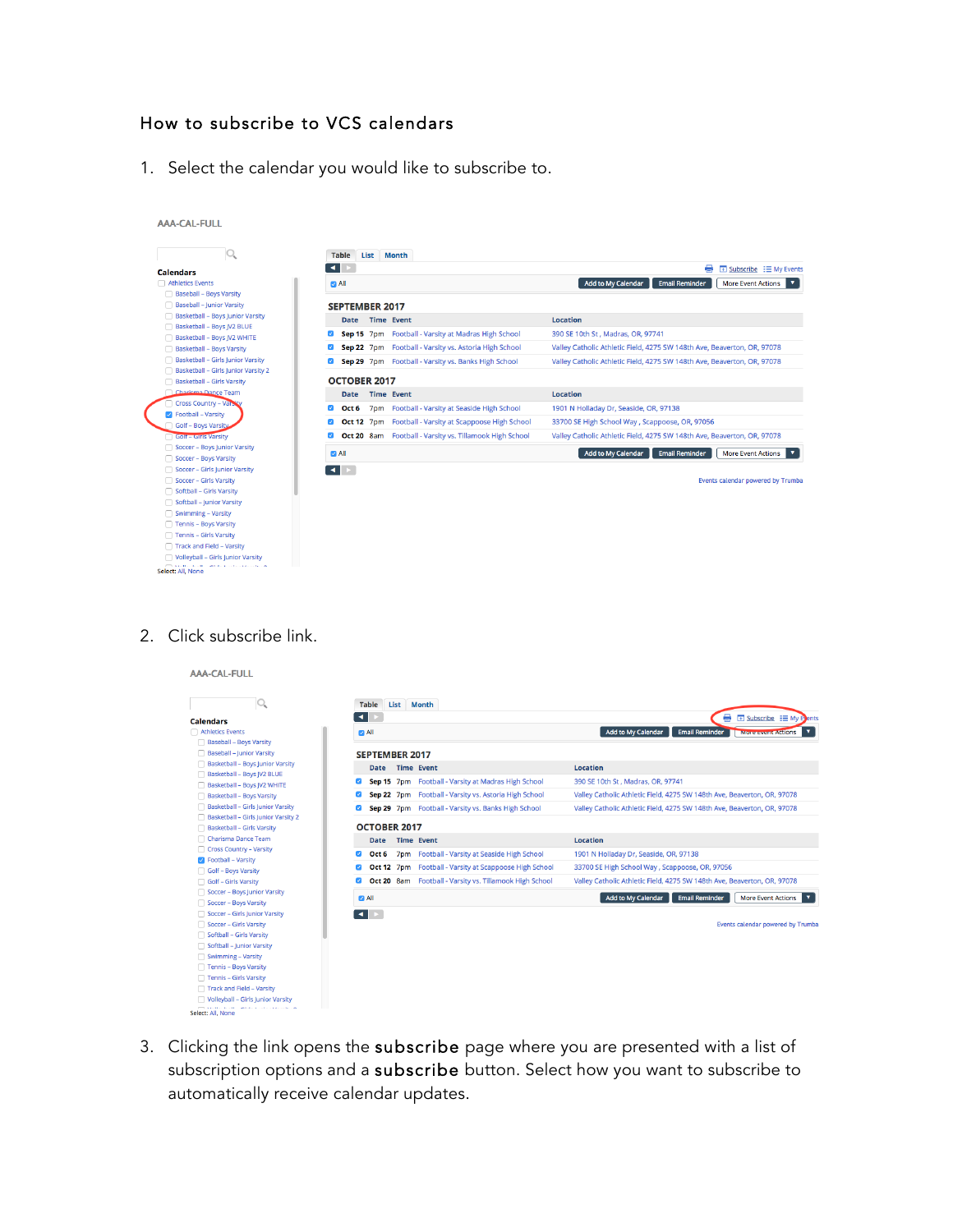| Subscribe<br>. .                                                                                              |                        |
|---------------------------------------------------------------------------------------------------------------|------------------------|
| GJ A https://eventactions.com/eventactions/events-calendar-2#/subscribe?filter=%3Fmixin%3D1380363%252c1381136 |                        |
| <b>Event</b>                                                                                                  |                        |
| $8+$ Google $-$<br>Facebook<br>Live<br>Sign In:<br>l – fil                                                    | Benefits of Signing In |
| <b>SUBSCRIBE</b>                                                                                              |                        |
| <b>Events Calendar</b><br>Select how you want to subscribe to automatically receive calendar updates.         |                        |
| <b>Weekly Email</b>                                                                                           |                        |
| iCalendar Subscribe                                                                                           |                        |
| <b>L</b> iCalendar Download                                                                                   |                        |
| <b>RSS Feed</b>                                                                                               |                        |
| <b>ATOM (XML) Feed</b>                                                                                        |                        |

| <b>C</b> Subscribe <b>X</b> Cancel | Event Actions<br>( <i>I</i> <sup>powered by BA</sup> | <b>Privacy Policy</b><br>Terms of Use |
|------------------------------------|------------------------------------------------------|---------------------------------------|
|                                    |                                                      |                                       |

Each selected option is described briefly. By clicking More, you will have access to a more detailed description as well as help about how to subscribe.

4. Select an option, and then click Subscribe.

## Subscription options explained

*We invite you to learn about each of the ways visitors can subscribe.*

#### iCalendar feeds and files

In the subscribe window, you are given two iCalendar options. You can subscribe to an iCalendar feed or download an iCalendar file.

#### iCalendar subscribe (recommended)

When you subscribe to an iCalendar feed, you should see a URL or link in your Internet browser. In most cases, the browser will automatically send the iCalendar feed to your calendar program. If the calendar program supports the iCalendar format, it will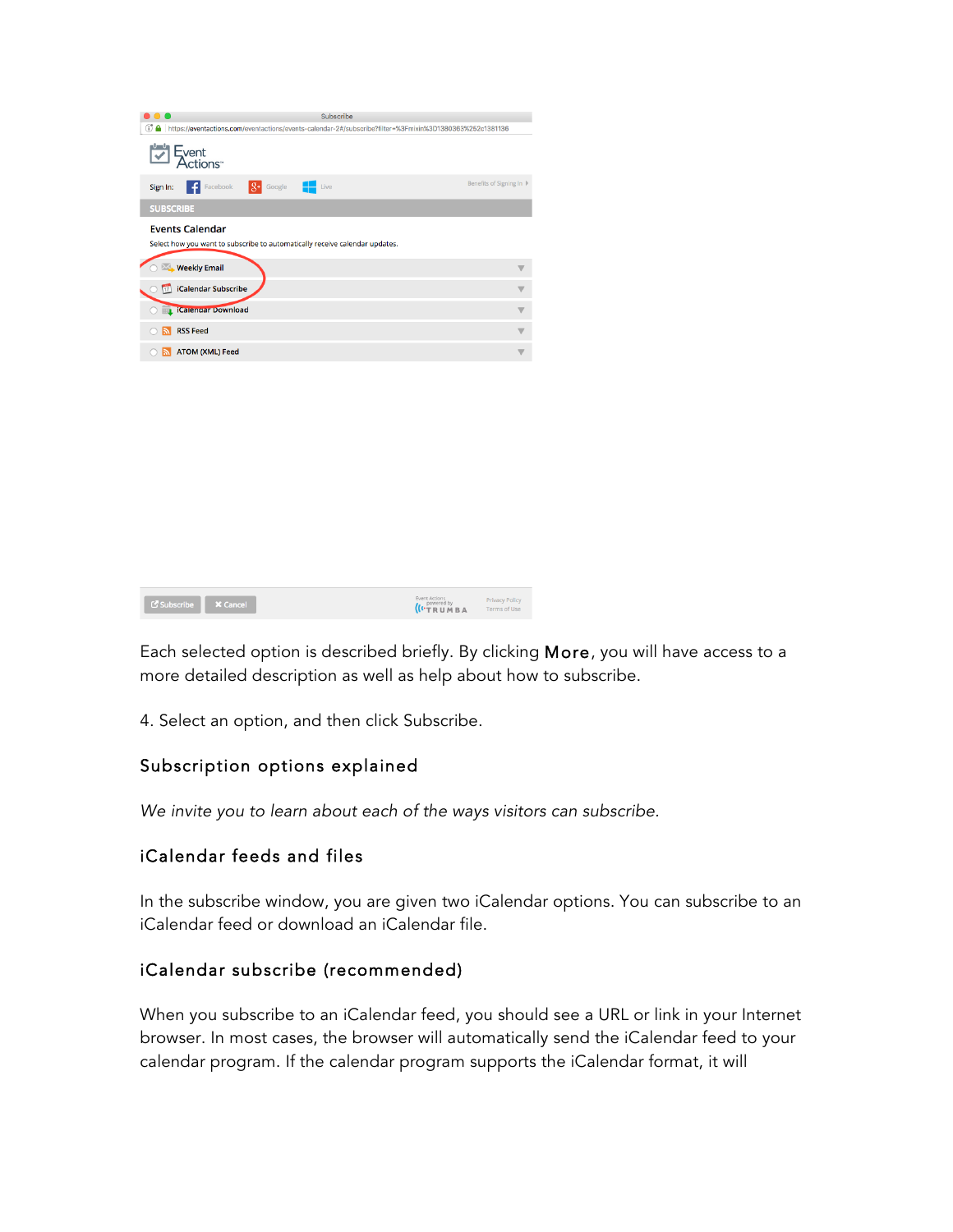download the event information into a new or existing calendar and establish a connection with the online calendar so new events will automatically be added.

For more details about iCalendar subscriptions with specific calendars or devices, see Subscribe to iCalendar feed.

### iCalendar download

While you will be able to download an iCalendar (.ics) file, it would not be automatically updated so we encourage you to use the iCalendar subscription option.

#### RSS and Atom feeds

You can subscribe to feeds of VCS events in either RSS or Atom (XML) format.

Recent versions of common web browsers display feeds right in the browser. After the feed displays, you can decide whether or not to subscribe.

Visitors who use feed readers can find the subscription URL in the browser's address bar. The URLs look like this:



http://www.trumba.com/calendars/*calendarwebname*.rss



http://www.trumba.com/calendars/*calendarwebname*.xml

#### More event actions



Events calendar powered by Trumba